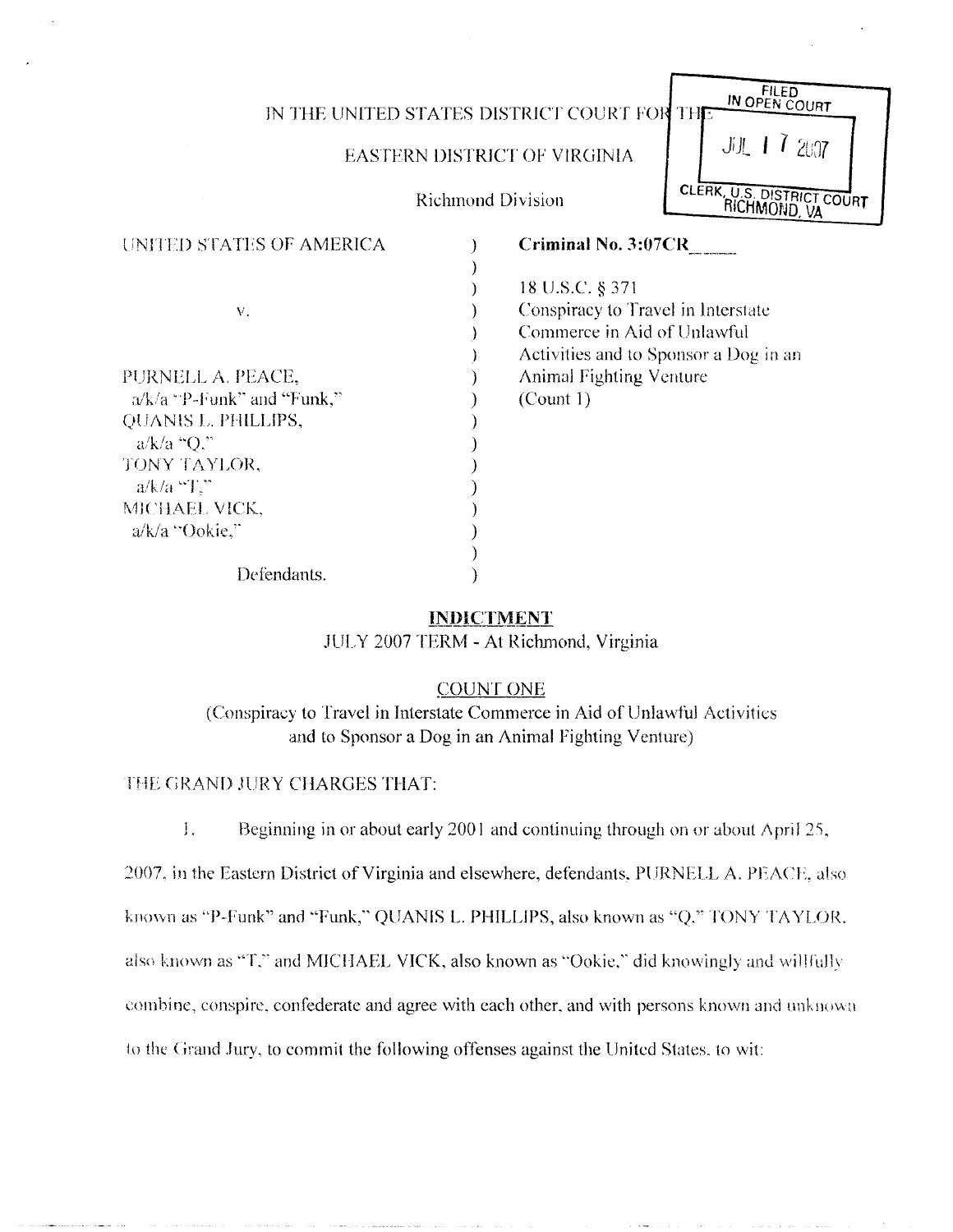a. traveling in interstate commerce and using the mail or any facility in interstate commerce with intent to commit any crime of violence to further any unlawful activity and to promote, manage, establish, carry on, and facilitate the promotion, management, establishment, and carrying on of an unlawful activity, to wit : a business enterprise involving gambling in violation of Virginia Code Annotated Sections 3 .1-796 .124(A)(2) . 18 .2-326, and 18.2-328, and thereafter performing and attempting to perform acts to commit any crime of violence to further any unlawful activity and to promote, manage, establish, and carry on, and to facilitate the promotion, management, establishment, and carrying on of the unlawful activity, in violation of Title 18, United States Code, Section 1952;

> b. knowingly sponsoring and exhibiting an animal in an animal fighting venture, if any animal in the venture has moved in interstate commerce, in violation of Title 7. United States Code, Section 2156(a)(1) ; and

knowingly buying, transporting, delivering, and receiving for purposes of  $\mathbf{c}$ . transportation, in interstate commerce, any dog for purposes of having the dog participate in an animal fighting venture, in violation of Title 7, United States Code, Section 2156(h) .

#### MANNER AND MEANS OF THE CONSPIRACY

 $2.$ It was part of the conspiracy that the defendants and their co-conspirators would and did:

a. purchase and develop a parcel of property to serve as the main staging area for hosing and training pit bulls involved in the animal fighting venture and for hosting dog lights;

 $\overline{2}$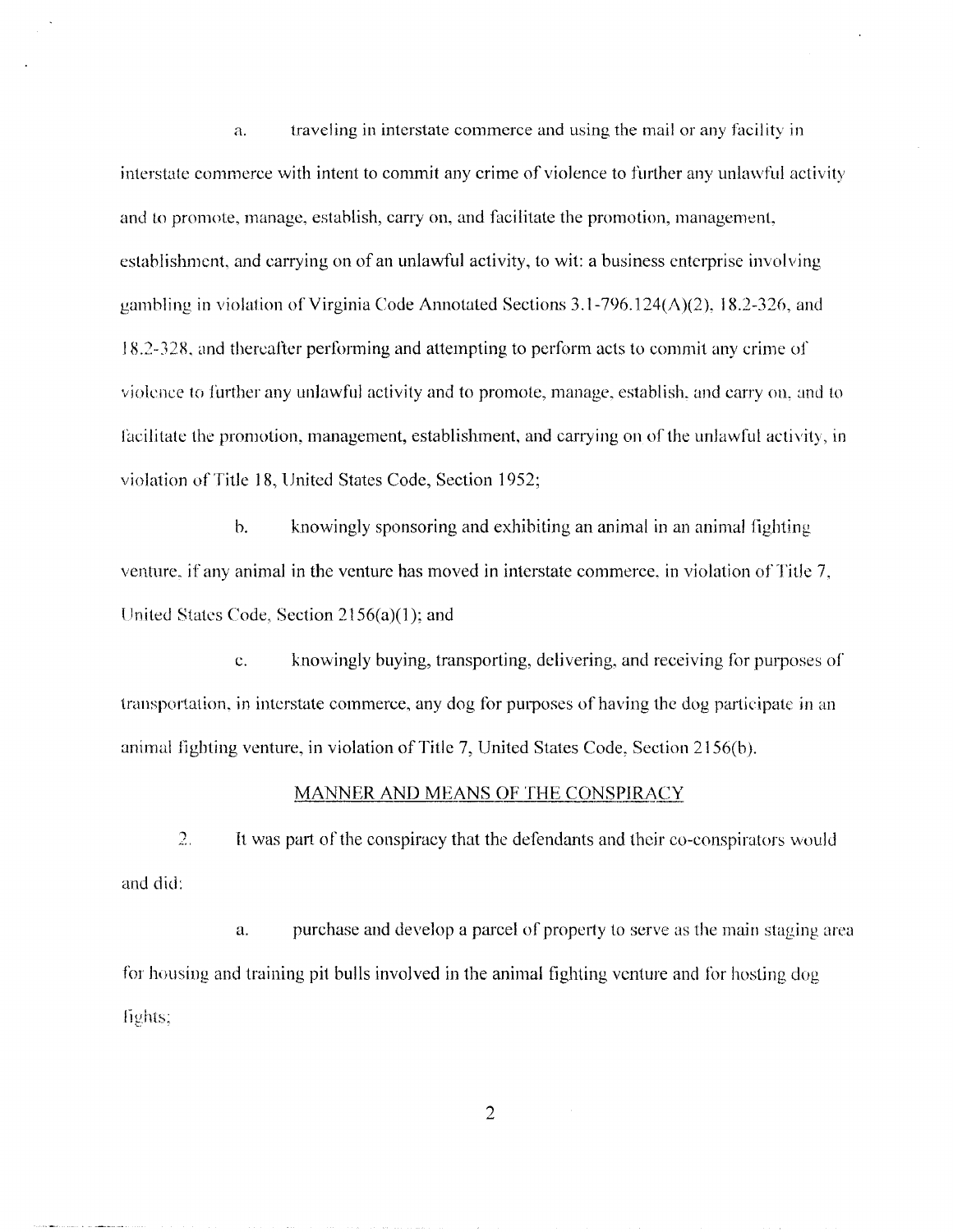$<sub>b</sub>$ .</sub> establish a kennel name to represent the animal fighting venture in dog fighting competitions;

> c. purchase pit bulls for use in dog fighting competitions;

d. train and breed pit bulls for participation in dog fighting competitions,

e. travel to other locations in interstate commerce to participate in dog fighting competitions;

f. sponsor and exhibit dogs in animal fighting competitions in interstate commerce involving dogs that have moved across state lines;

provide funding for the expenses associated with the ongoing animal g. fighting venture, including improvements on the property, dog food, medicine, travel expenses, and purse fees for dog fighting competitions; and

h. develop the animal fighting venture's pool of pit bulls by testing the fighting prowess of dogs within the venture, providing veterinary treatment for injured dogs slated to stay with the kennel, and destroying or otherwise disposing of dogs not selected to stay with the ongoing animal fighting venture.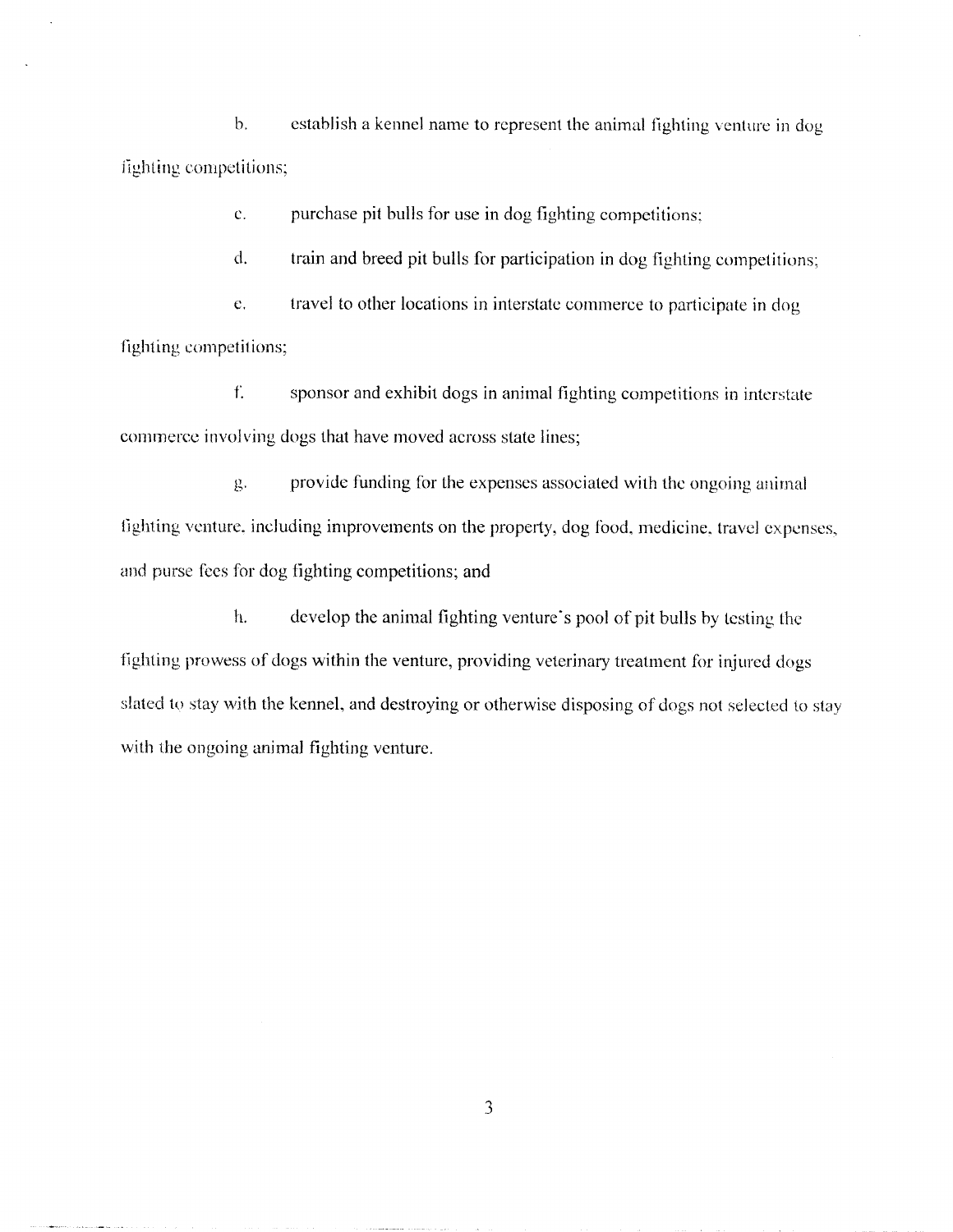#### OVERT ACTS

 

3 . In furtherance of the conspiracy and to effect the objects thereof, at least one of the following overt acts, among others, was committed by the defendants and other conspirators in the Eastern District of Virginia and elsewhere:

#### 2001-2002: Establishment of "Bad Newz Kennels" at 1915 Moonlight Road, Smithfield, Virginia:

 $\overline{4}$ . At some point in or about early 2001, QUANIS L. PHILLIPS, also known as "Q." TONY TAYLOR, also known as "T," and MICHAEL VICK, also known as "Ookic," decided to start a venture aimed at sponsoring American Pit Bull Terriers in dog fighting competitions .

5 . In or about May 2001, TAYLOR. identified the property at 1915 Moonlight Road, Smithfield, Virginia, as being a suitable location for housing and training pit bulls for fighting .

6. On or about June 29, 2001, VICK paid approximately \$34,000 for the purchase of property located at 1915 Moonlight Road, Smithfield, Virginia . From this point forward, the defendants, aided and assisted by others known and unknown to the Grand Jury, used this property as the main staging area for housing and training the pit bulls involved in the dog fighting venture and hosting dog fights.

7. In or about 2001, the exact dates being unknown to the Grand Jury. PURNELL A. PEACE, also known as "P-Funk" and "Funk,"PHILLIPS, TAYLOR, and VICK started acquiring pit bulls for the fighting operation from various locations inside and outside of Virginia, including the purchasing approximately 4 dogs from an individual in North Carolina, approximately 1 dog from an individual in New York, approximately 6 clogs and 6 puppies from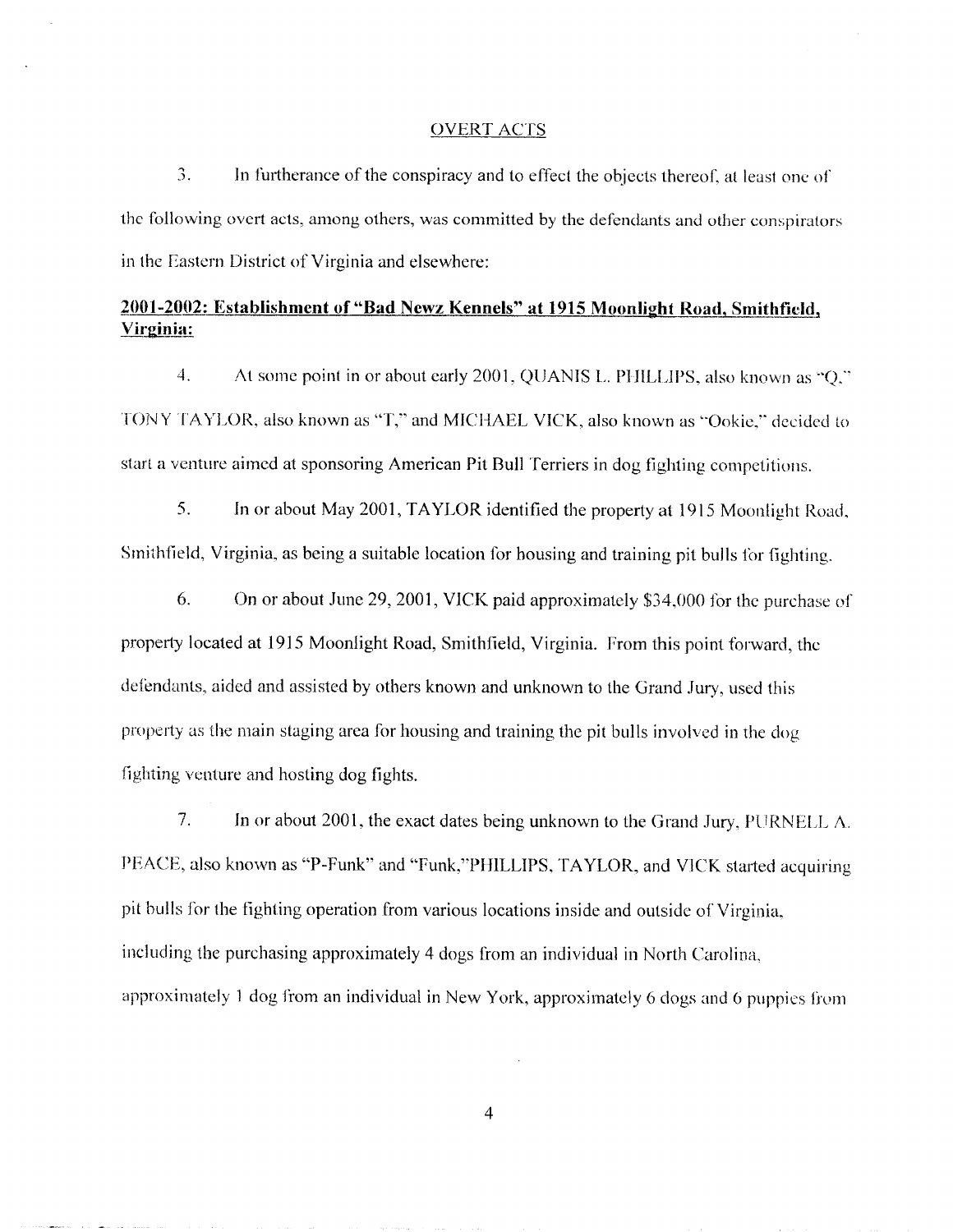an individual in Richmond, Virginia, and a female pit bull named "Jane" from an individual in Williamsburg, Virginia.

 

u. In or about early September 2001, PHILLIPS, TAYLOR, and VICK purchased approximately 4 pit bull puppies for approximately \$1,000 from an individual known to the Grand Jury in Williamsburg, Virginia. One of these puppies was a male pit bull named "Magic."

In or about early 2002, VICK, accompanied by PEACE, purchased approximately 4 pit bulls from Cooperating Witness Number 1 (C.W.#1) in Virginia. C.W.#1 had previously purchased one of the pit bulls from an individual in North Carolina. In individual in Richmond, Virginia, and a female pit bull named "Jane" from an individual in Williamsburg, Virginia.<br>
8. In or about early September 2001. PHILLIPS, TAYLOR, and VICK purchased approximately 4 pit bull pup

10. dog fighting business enterprise known as "Bad Newz Kennels." At one point, the defendants obtained shirts and headbands representing and promoting their affiliation with "Bad Newz Kennels." an individual in Richmond, Virginia, and a femule pit bull named "Jane" from an individual Williamsburg, Virginia.<br>
8. In or about early September 2001, PHILLIPS, TAYLOR, and VICK purchases<br>
approximately 4 pit bull purpi

11 . unknown to the Grand Jury, "Bad Newz Kennels" members, aided and assisted by others known and unknown to the Grand Jury, continued to develop the 1915 Moonlight Road property for the ongoing dog fighting venture, including building : a fence to shield the rear portion of the compound from public view; multiple sheds used at various times to house training equipment, injured dogs, and organized fights; a house to be occupied by the defendants and others associated with maintaining the property; and kennels and buried car axles with chains for the pit bulls. The buried car axles allow the dog chains to pivot, allowing the pit bulls to avoid getting tangled in the chains.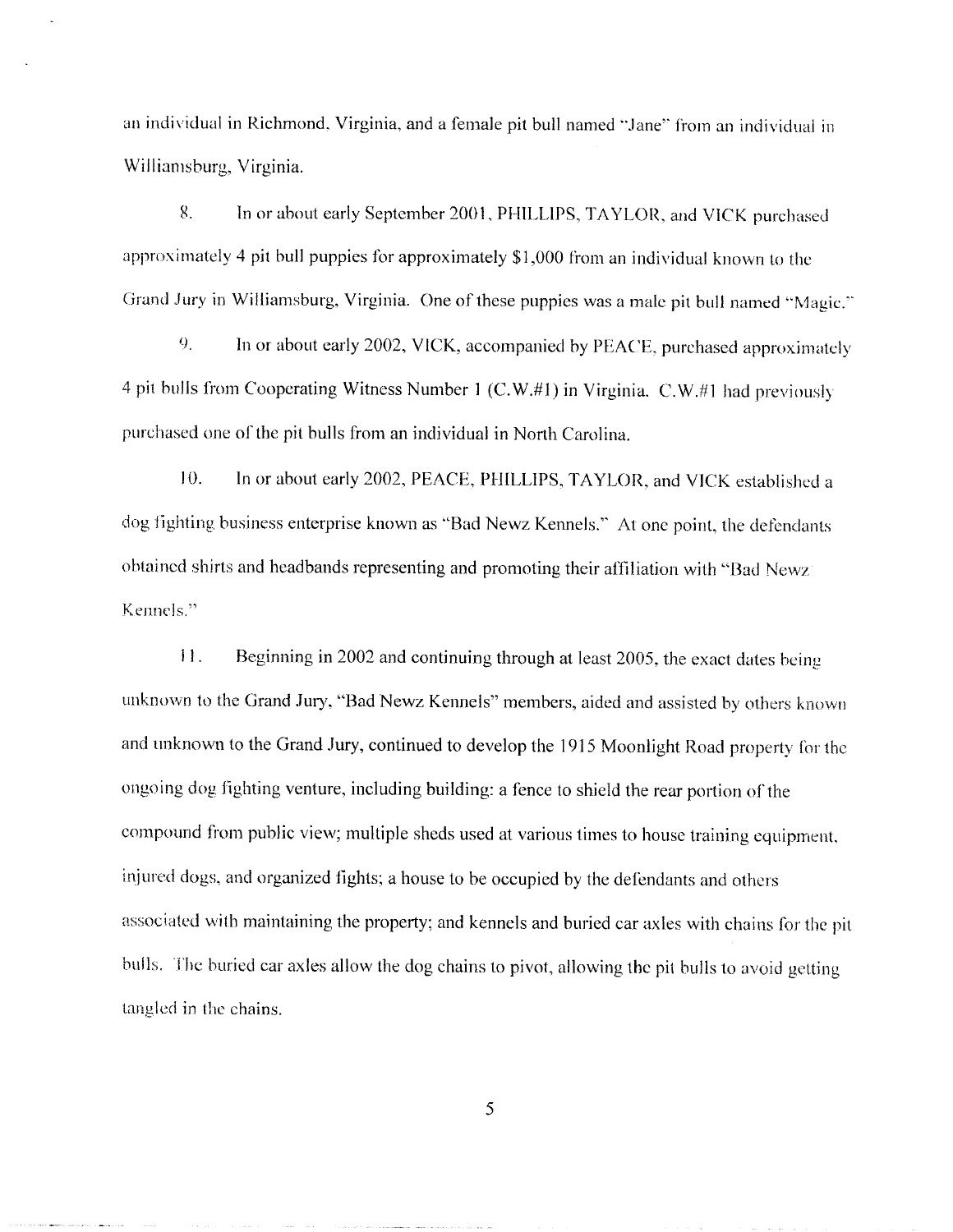#### 2002: Execution of "Bad Newz Kennels" Pit Bulls that Performed Poorly in "Testing" Sessions:

 

12. In or about February 2002, PEACE and VICK "rolled" or "tested" some of their fighting dogs against other dogs owned by  $CW#1$  and others in Virginia Beach, Virginia. "Rolling" or "testing" a fighting dog means placing the dog in a short fighting match to determine how well the animal fights. One of the pit bulls sponsored by PEACE and VICK in this "testing" session did not fight very well. 2002: Execution of "Bad Newz Kennels" Pit Bulls that Performed Poorly in "Testing"<br>Sessions:<br>12. In or about February 2002, PEACE and VICK "rolled" or "tested" some of their<br>fighting dogs against other dogs owned by CW#1 a

13 . in the "testing" session by shooting it with a .22 caliber pistol.

14 . In or about the summer of 2002 at various times, the exact dates being unknown to the Grand Jury, PEACE, PHILLIPS, TAYLOR, and VICK "rolled" or "tested" additional "Bad Newz Kennels" dogs by putting the dogs through fighting sessions at 1915 Moonlight Road to determine which animals were good fighters.

15. In or about the summer of 2002, PEACE executed at least one dog that did not perform well in a "testing" session at 1915 Moonlight Road by shooting the animal .

16. In or about the summer of 2002, PHILLIPS executed at least one dog that did not perform well in a "testing" session at 1915 Moonlight Road by shooting the animal,

17. In or about the summer of 2002, TAYLOR executed at least two dogs that did not perform well in "testing" sessions at 1915 Moonlight Road by shooting one dog and electrocuting the other.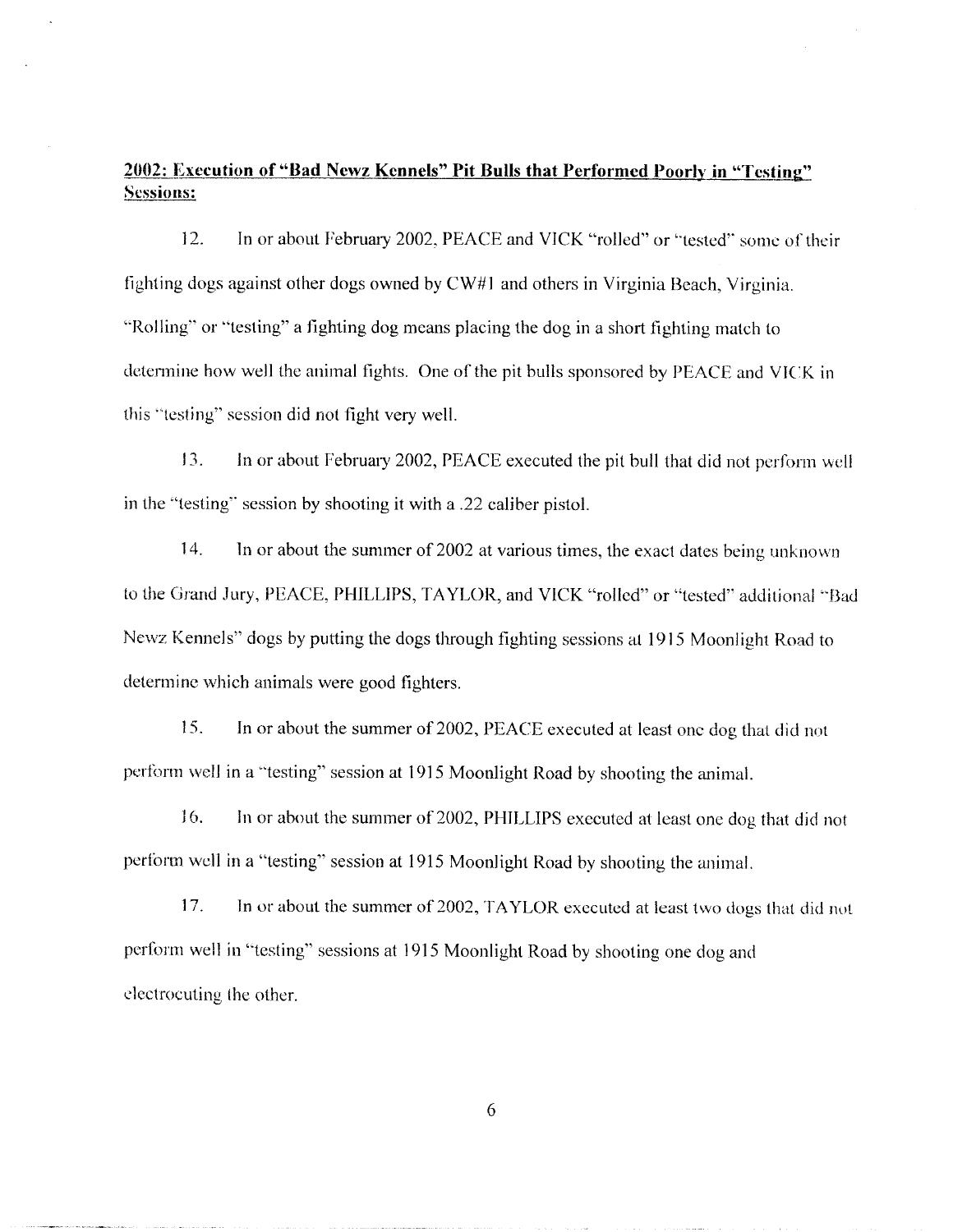# 200Z. Fights Involving "Maniac," a Male Pit Bull Owned by an Individual from North Carolina, Versus Dogs Owned by "Bad Newz Kennels" :

18. In or about the spring of 2002, PEACE, PHILLIPS, and TAYLOR traveled from Virginia to North Carolina with a male pit bull named "Seal" to participate in a dog light against a male pit bull named "Maniac," owned by an individual from North Carolina. The purse for the dog fight was established at approximately \$500 per side, for a total of approximately \$1,000.

19, In or about the spring of 2002, PEACE, PHILLIPS, and TAYLOR sponsored "Seal" in a dog fight against "Maniac."

20. In or about the spring of 2002, "Bad Newz Kennels," represented by PEACE, PHILLIPS, and TAYLOR, lost the purse when "Maniac" prevailed over "Seal."

21, In or about late 2002, an individual traveled from North Carolina to Virginia with a male pit bull named "Maniac" to participate in a dog fight against a pit bull named "Zebra," owned by a person unknown to the Grand Jury. "Bad Newz Kennels" hosted the dog fight at 1915 Moonlight Road and established the purse at approximately \$1,000 per side, for a total of approximately 2,000.

22. In or about late 2002, a person unknown to the Grand Jury, aided and assisted by TAYLOR and VICK, sponsored "Zebro" in the fight against "Maniac."

23. In or about late 2002, a person unknown to the Grand Jury, aided and assisted by TAYLOR and VICK., lost the purse when "Maniac" prevailed over "Zebro ."

# Late 2002: A Fight Involving "Chico," a Male Pit Bull Owned by "Bad Newz Kennels," Versus a Pit Bull from Alabama:

24. In or about late 2002, individuals unknown to the Grand Jury traveled from Alabama to Virginia with a male pit bull to participate in a dog fight against a male pit hull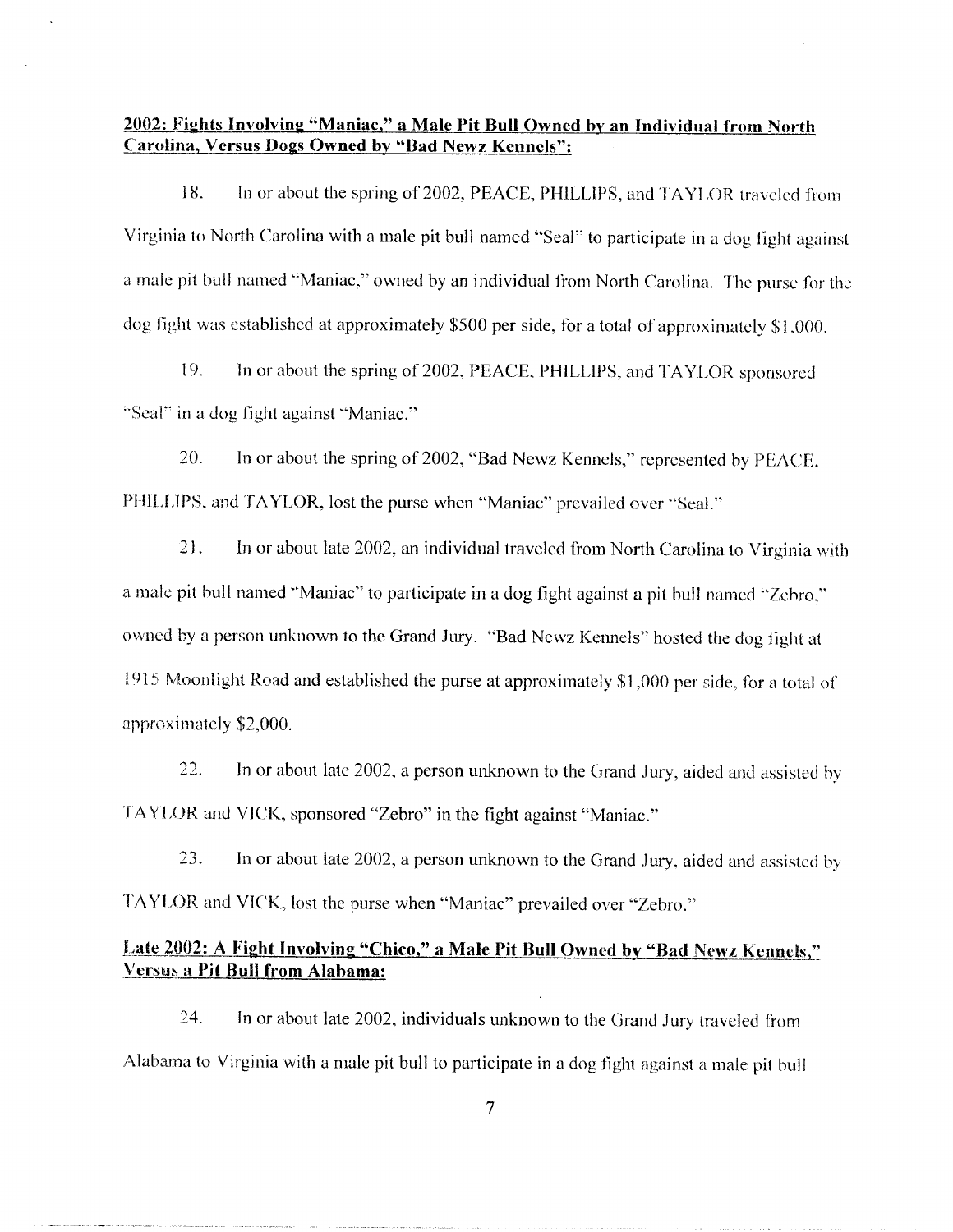named "Chico" owned by "Bad Newz Kennels." "Bad Newz Kennels" hosted the dog fight at 1915 Moonlight Road and established the purse at approximately 1,000 per side, for a total of approximately 2,000. 

> 25. In or about late 2002, PHILLIPS and TAYLOR, sponsored "Chico" in a dog fight against the male pit bull from Alabama.

26. In or about late 2002, "Bad Newz Kennels," represented by PHILLIPS and TAYLOR, won the purse when "Chico" prevailed over the male pit bull from Alabama .

## Late 2002: "Bad Newz Kennels" Hosting Other Kennels' Dog Fights at 1915 Moonlight Road:

27. In or about late 2002, "Bad Newz Kennels," represented by PEACE, PHILLIPS, and TAYLOR, hosted one regular fight and a "Grand Champion Fight" (meaning that each dog was fighting for his fifth consecutive win) at 1915 Moonlight Road between male pit bulls from North Carolina and Maryland.

28. In or about late 2002, "Bad Newz Kennels," represented by PEACE, PHILLIPS, and TAYLOR, hosted a fight at 1915 Moonlight Road between a male pit bull sponsored by the "Junior Mafia" of North Carolina versus a male pit bull sponsored by a person known to the Grand Jury from Williamsburg, Virginia.

### 2002-2003: Fights Involving "Jane," a Female Pit Bull Owned by "Bad Newz Kennels," Versus Pit Bulls From New York and North Carolina and a Fight in New Jersey:

29. In or about late 2002, PEACE, PHILLIPS, TAYLOR, and another individual known to the Grand Jury traveled from Virginia to Maryland with a female pit bull named "Jane" to participate in a dog fight against a female pit bull owned by "Show Biz Kennels" of New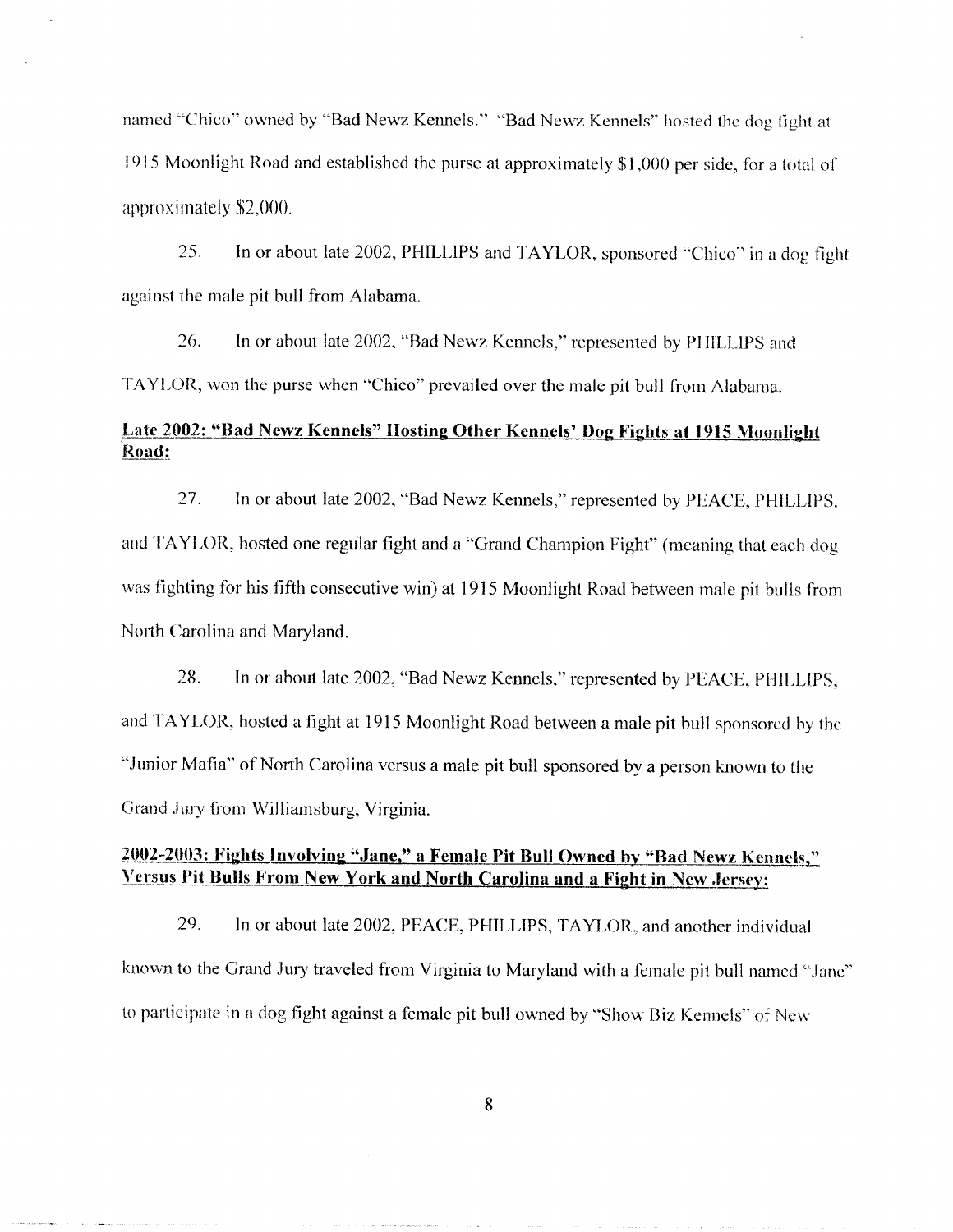York. The purse for the dog fight was established at approximately \$1,000 per side, for a total of approximately \$2,000. 

> 30. In or about late 2002, PEACE, PHILLIPS, and TAYLOR sponsored "Jane" in a dog fight against the female pit bull owned by "Show Biz Kennels."

> 31. In or about late 2002, "Bad Newz Kennels," represented by PEACE, PHILLIPS, and TAYLOR, won the purse when "Jane" prevailed over the female pit bull owned by "Show Biz Kennels ."

32. In or about the spring of 2003, PEACE, PHILLIPS, TAYLOR, VICK, and two other individuals known to the Grand Jury, traveled from Virginia to North Carolina with a female pit bull named "Jane" to participate in a dog fight against a female pit bull owned by individuals from North Carolina unknown to the Grand Jury. The purse for the dog fight was established at approximately \$1,500 per side, for a total of approximately \$3,000. Sork. The parse for the dog fight was established at approximately \$1,000 per side. for approximately \$2,000.<br>
30. In or about late 2002, PEACE, PHILLIPS, and TAYLOR sponsored "Jan<br>
dog fight against the female pit bull ow

33 . sponsored "Jane" in a dog fight against the female pit bull from North Carolina.

34. In or about the spring of 2003, "Bad Newz Kennels," represented by PEACE, PHILLIPS, TAYLOR, and VICK, won the purse when"Jane" prevailed over the female pit bull from North Carolina.

35 . In or about late 2003, PEACE, PHILLIPS, TAYLOR, and another individual known to the Grand Jury traveled from Virginia to New Jersey with a female pit bull named "Jane" to participate in a dog fight against a female pit bull owned by individuals unknown to the Grand Jury. The purse for the dog fight was established at approximately \$5,000 per side, for a total of approximately \$10,000.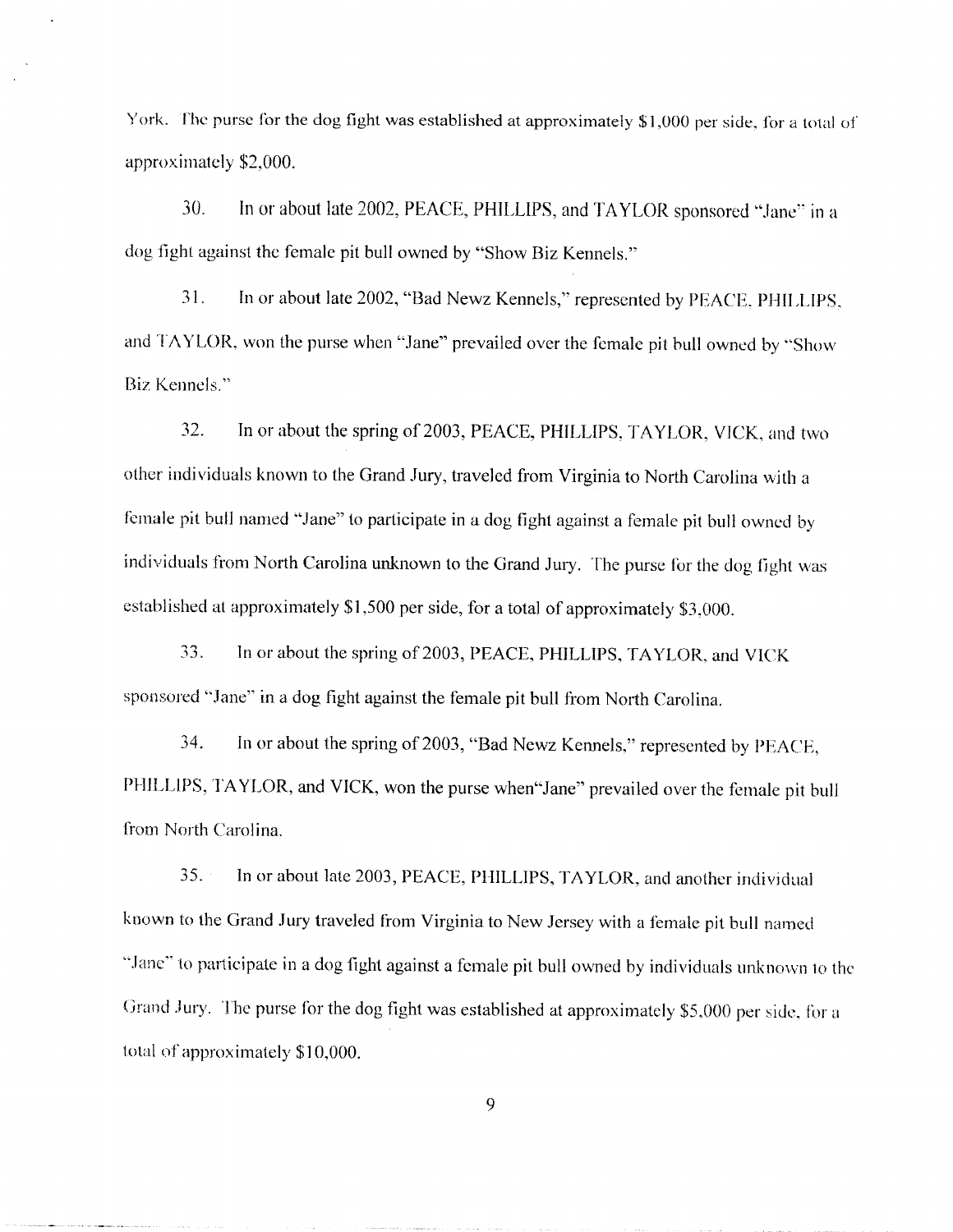36. In or about late 2003, PEACE, PHILLIPS, and TAYLOR sponsored "Jane" in a dog fight against the female pit bull owned by the individuals unknown to the Grand Jury.

37 . In or about late 2003, "Bad News Kennels," represented by PEACE, PHILLIPS, and TAYLOR, won the purse when "Jane" prevailed over the female pit bull owned by the individuals unknown to the Grand Jury. 36. In or about late 2003, PEACE, PHILLIPS, and TAYLOR sponsored "Jane" in a<br>dog fight against the female pit bull owned by the individuals unknown to the Grand Jury.<br>37. In or about late 2003, "Bad News Kennels," represen

#### 2003-2004: Fights Involving "Big Boy," a Male Pit Bull Owned by "Bad Newz Kennels," Versus. Pit Bulls From South Carolina and New Jersey :

38. from South Carolina to Virginia with a male pit bull to participate in a dog fight against a male pit bull named "Big Boy," owned by "Bad Newz Kennels." "Bad Newz Kennels" hosted the dog fight at  $1915$  Moonlight Road and established the purse at approximately \$1,000 per side, for a total of approximately \$2,000.

39. In or about the spring of 2003, PEACE, PHILLIPS, TAYLOR, and VICK sponsored "Big Boy" in a dog fight against the male pit bull from South Carolina.

40. In or about the spring of 2003, "Bad Newz Kennels," represented by PEACE. PHILLIPS, TAYLOR, and VICK, won the purse when "Big Boy" prevailed over the male pit bull from South Carolina.

41 . In or about late 2003, PEACE, PHILLIPS, TAYLOR, and VICK traveled from Atlanta, Georgia to South Carolina with a male pit bull named "Big Boy" to participate in a dog fight against a male pit bull owned by an individual from South Carolina unknown to the Grand Jury. The purse for the dog fight was established at approximately 3,600 per side, 10r a total of approximately \$7,200.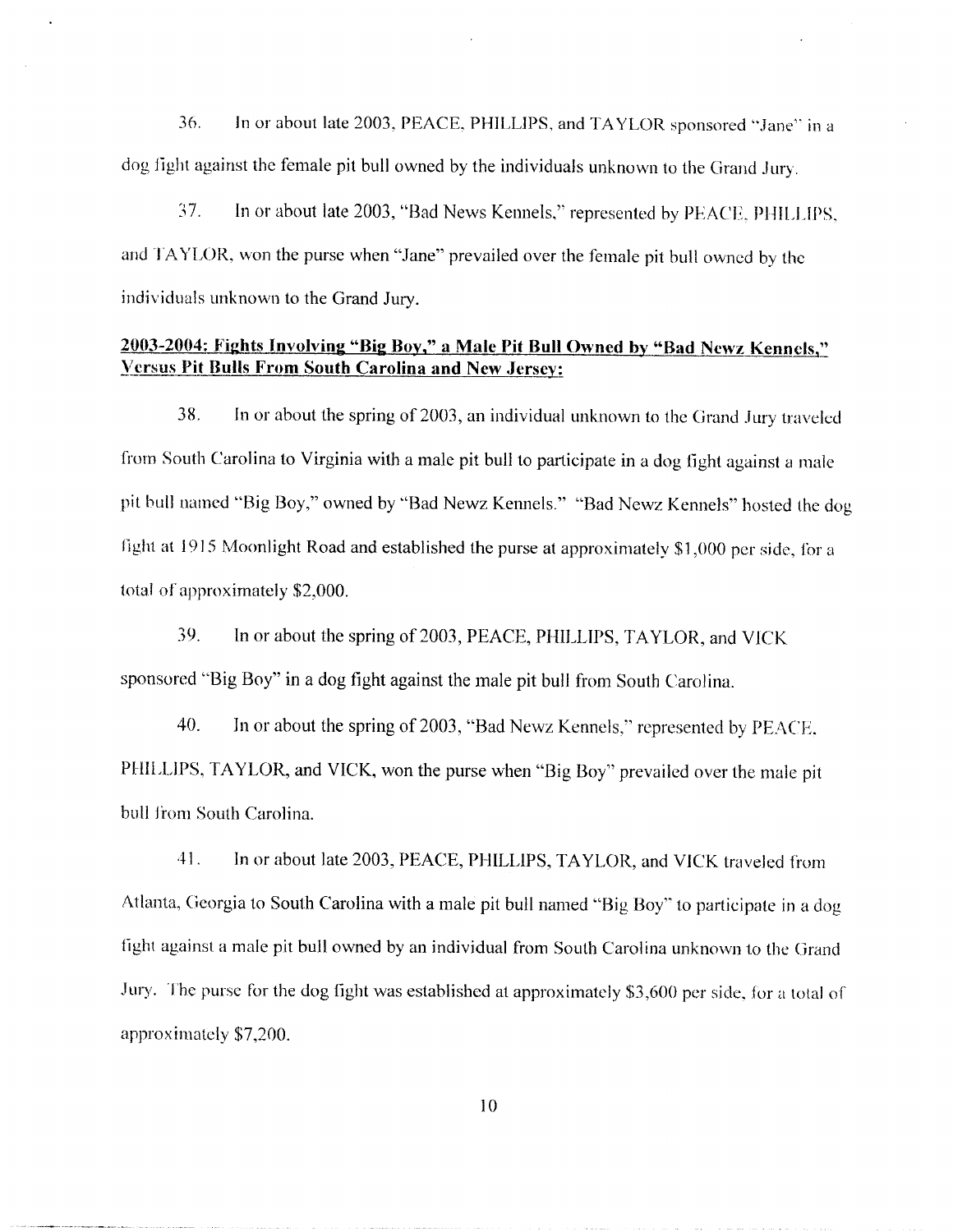42 . In or about late 2003, PEACE, PHILLIPS, TAYLOR, and VICK sponsored "Big Boy" in a dog fight against the male pit bull from South Carolina.

> 43 . In or about late 2003, "Bad Newz Kennels," represented by PEACE, PHILLIPS, TAYLOR. and VICK, won the purse when "Big Boy" prevailed over the male pit bull from South Carolina.

44. In or about the spring of 2004, individuals unknown to the Grand Jury traveled from New Jersey to Virginia with a male pit bull to participate in a dog fight against a male pit bull named "Big Boy," owned by "Bad Newz Kennels." "Bad Newz Kennels" hosted the dog fight at 1915 Moonlight Road and established the purse at approximately \$1,500 per side, for a total of approximately 3,000. 42. In or about late 2003, PEACE, PHILLIPS, TAYLOR, and VICK sponsor<br>Boy" in a dog fight against the male pit bull from South Carolina.<br>43. In or about late 2003, "Bad Newz Kennels," represented by PEACE, PHI<br>TAYLOR, and V

45. sponsored "Big Boy" in a dog fight against the male pit bull from New Jersey.

46. In or about the spring of 2004, "Bad Newz Kennels," represented by PEACE, PHILLIPS, TAYLOR, and VICK won the purse when "Big Boy" prevailed over the male pit bull from New Jersey.

# March 2003: Fights Involving Two Pit Bulls Owned by an Individual from North Carolina Versus Pit Bulls Owned by "Bad Newz Kennels":

47 . In or about June 2002, Cooperating Witness Number 2 (C.W.#2) observed PEACE, VICK, and others unknown to the Grand Jury representing "Bad Newz Kennels" and "Hard Core Kennels" participate in two separate dog fights against "D.C. Kennels" at a location around Blackstone, Virginia. C.W.#2 approached an individual unknown to the Grand Jury after

lI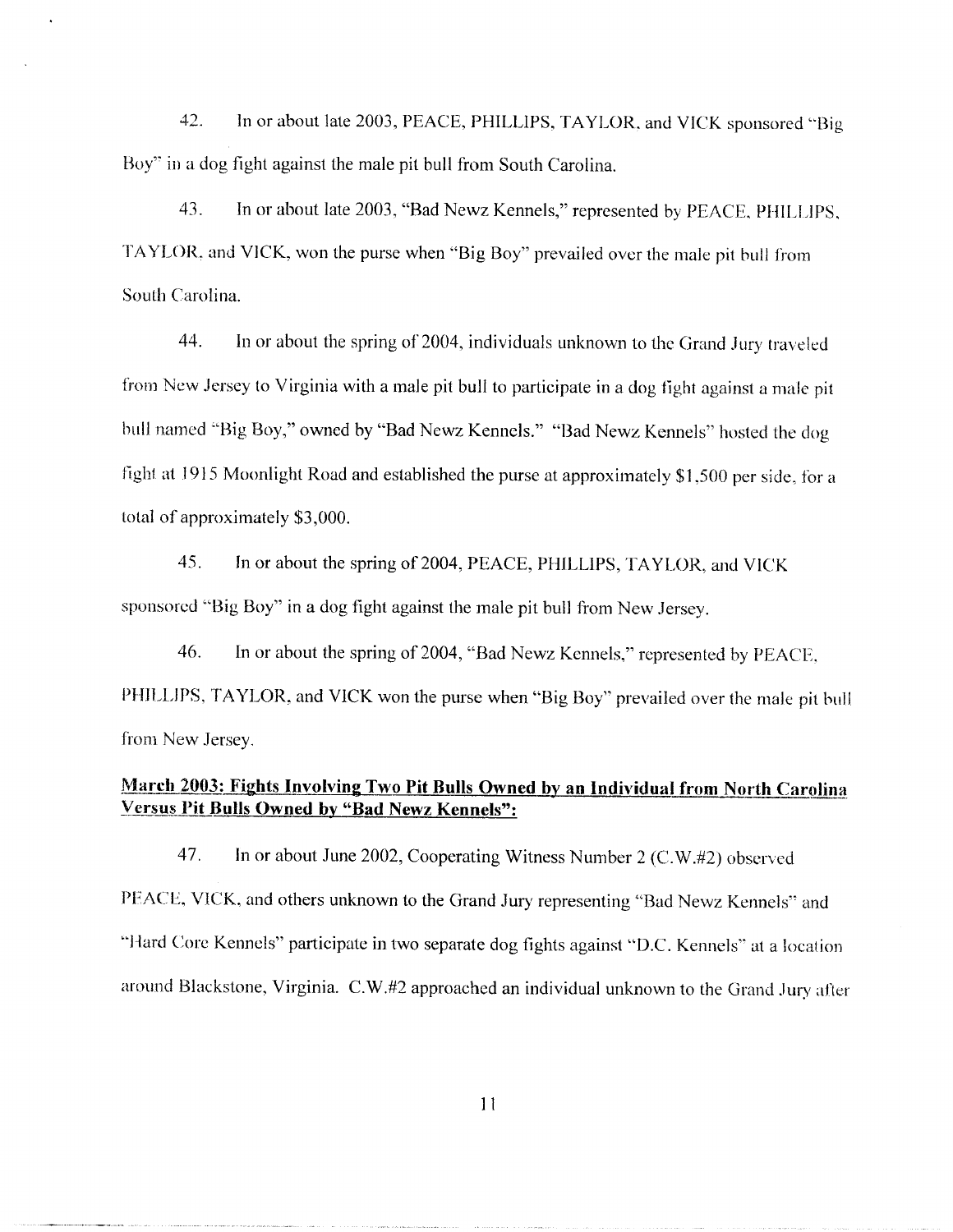the fight to offer "Bad Newz Kennels" a future fight with two of his pit bulls, a 35 pound female pit bull and a 47 pound male pit bull. 

> 48 . In or about the late summer of 2002, an individual unknown to the Grand Jury from "Bad Newz Kennels" agreed to fight C.W.#2's pit bulls in or around March 2003.

> 49. In or about March of 2003, C.W.#2 traveled from North Carolina to a location near Blackstone, Virginia with his 35 pound female pit bull and a 47 pound male pit bull to participate in the dog fight matches against members of "Bad Newz Kennels."

50. In or about March of 2003, PEACE, VICK, and other individuals unknown to the Grand Jury sponsored a female pit bull in a dog fight against the 35 pound female pit bull owned by C.W.#2. The purse for the dog fight was established at approximately  $$13,000$  per side, for a total of approximately \$26,000. In order The Hight of Society and March of 2003, PEACE, VICK, and other individuals unknown to the Science of 2003, Pin about the late summer of 2002, an individual unknown to the Grand Jury from "Bad Newz Kennels" ugreed

51 . Grand Jury sponsored a female pit bull in a fight against the 35 pound female pit bull owned by  $C.W. #2.$ 

52 . In or about March of 2003, "Bad Newz Kennels," represented by PEACE, VICK, and others unknown to the Grand Jury, lost the purse when the 35 pound female pit bull owned by C.W.#2 prevailed over the "Bad Newz Kennels" pit bull.

53 . In or about March of 2003, PEACE, after consulting with VICK about the losing female pit bull's condition, executed the losing dog by wetting the dog down with water and electrocuting the animal.

54. In or about March of 2003, PEACE, VICK, and other individuals unknown to the Grand Jury sponsored a male pit hull in a dog fight against the 47 pound male pit bull owned by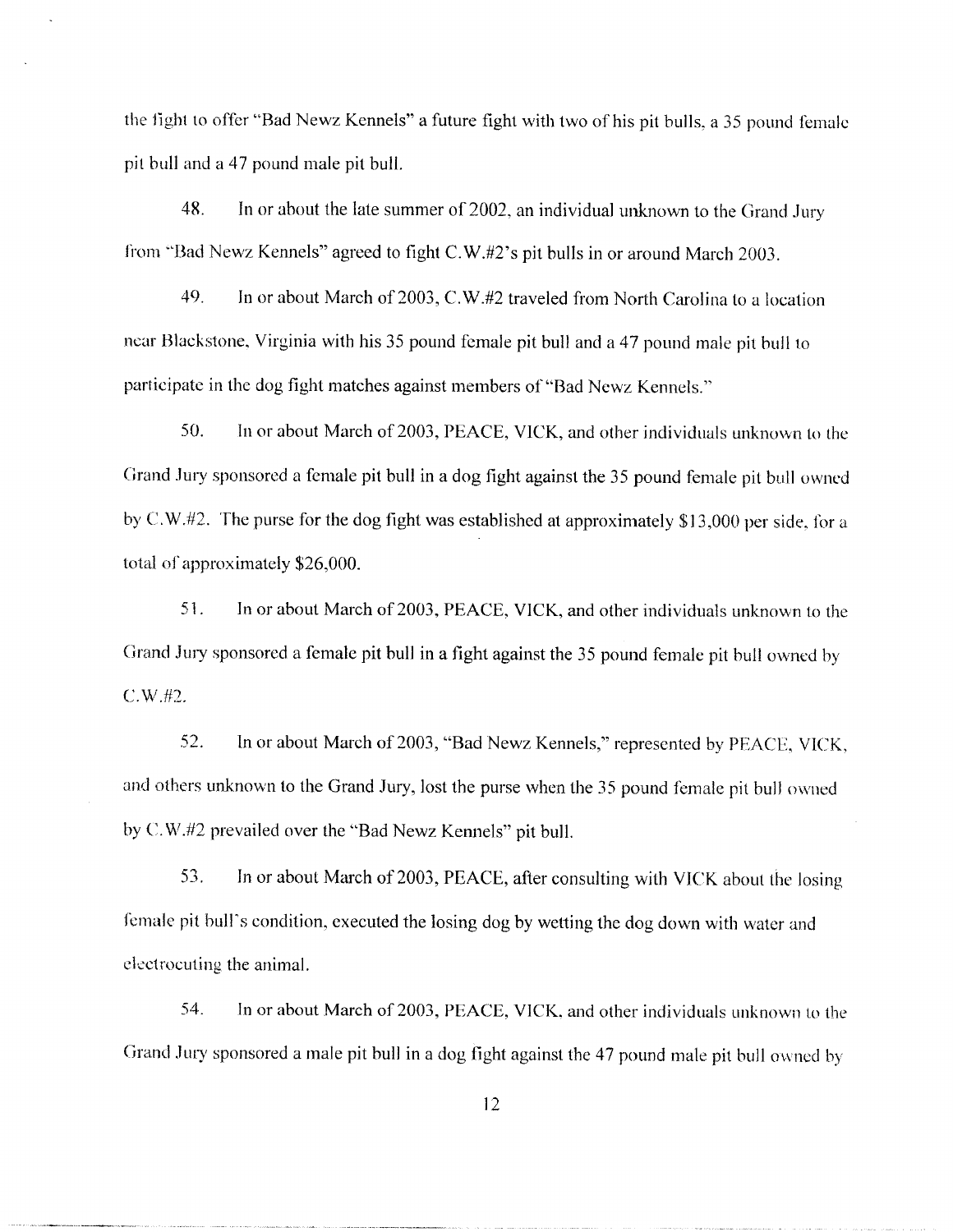C.W.#2. The purse for the dog fight was established at approximately \$10,000 per side, for a total of approximately \$20,000. 

> 55 . 1n or about March of 2003, PEACE, VICK, and other individuals unknown to the Grand Jury sponsored a male pit bull in a fight against the 47 pound male pit bull owned by  $C.W. #2.$

> 56 . In or about March of 2003, "Bad Newz Kenels," represented by PEACE, VICK, and others unknown to the Grand Jury, lost the purse when the 47 pound male pit bull owned by C.W.#2 prevailed over the "Bad Newz Kennels" pit bull.

> 57 . In or about March of 2003, VICK retrieved a book bag from a vehicle containing approximately \$23,000 in cash. The cash was provided to  $C.W. #2$  as payment for winning both dog fight matches.

# March 2003: A Fight Involving "Cleo," a Female Pit Bull From New York, Versus a Pit Bull Owned by "Bad Newz Kennels":

58 . In or about March of 2003, PEACE, VICK, and other individuals unknown to the Grand Jury sponsored a female pit bull in a dog fight against a female pit bull named "Cleo," owned by an individual unknown to the Grand Jury from New York and handled during the Fight by  $CW#1$ . The purse for the dog fight which took place in Surry County, Virginia was established at approximately \$3,000 per side, for a total of approximately \$6,000. C.W. 82. The purse for the dog fight was established at approximately \$10,000 per side, for a<br>botal of approximately \$20,000,<br>S. In or about March of 2003, PEACE, VICK, and other individuals unknown to the<br>Grand Jury spar

59. Surry County. Virginia.

60. In or about March of 2003, PEACE, VICK, and other individuals unknown to the Grand Jury sponsored a female pit bull in a fight against the female pit bull named "Cleo."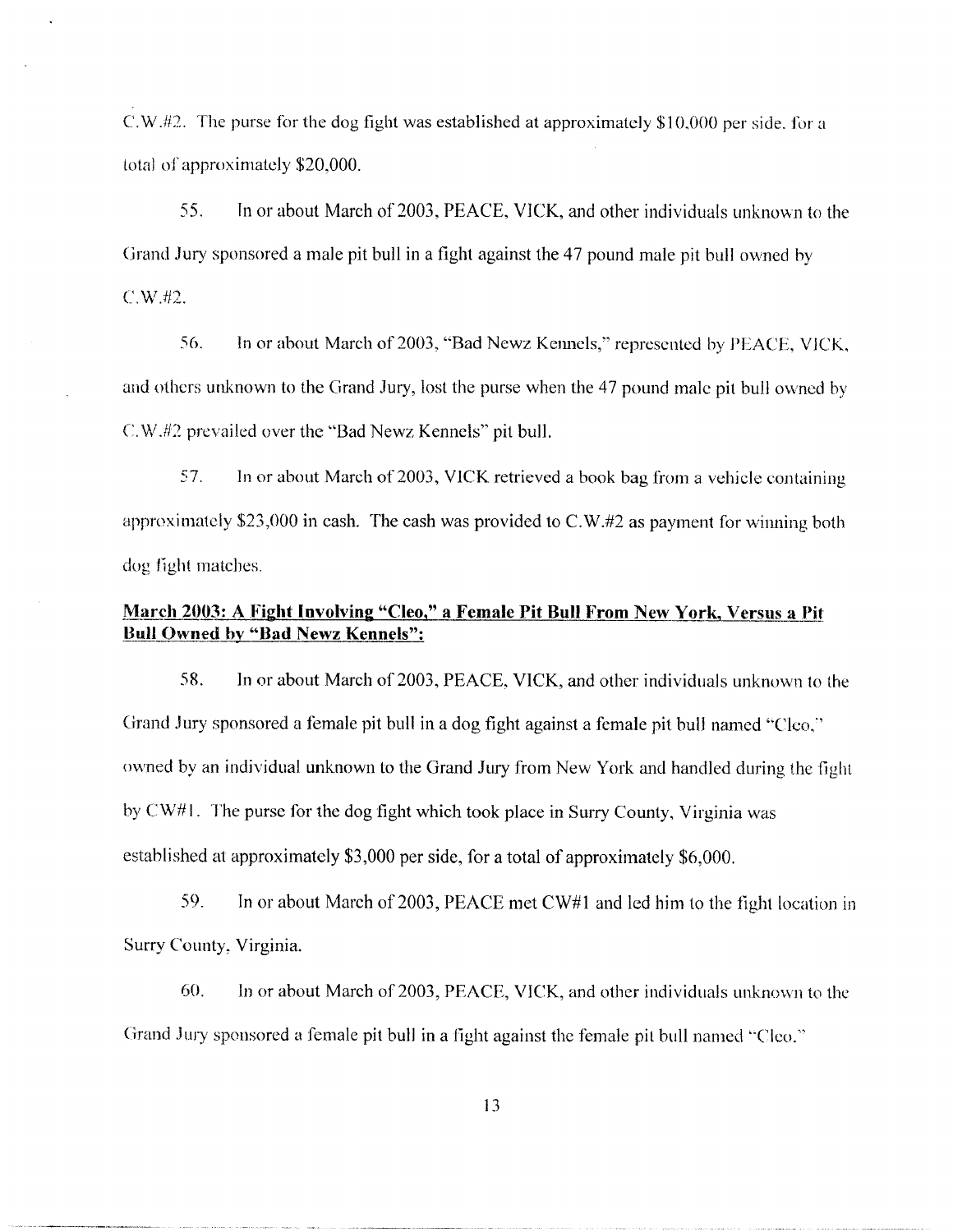61 . In or about March of 2003, "Bad Newz Kennels," represented by PEACE, VICK. and others unknown to the Grand Jury, lost the purse. The "Bad Newz Kennels" female pit bull jumped out of the ring and "scratched" the fight. Following an agreement to allow a rematch between the dogs, "Cleo" beat the "Bad Newz Kennels" female pit bull. 61. In or about March of 2003, "Bad Newz Kennels," represented by PEACE, VIC and others unknown to the Grand Jury, lost the purse. The "Bad Newz Kennels" female pit b jumped out of the ring and "scratched" the fight. Follo

62. In or about March of 2003, PEACE executed the losing dog by shooting it with a pistol.

# Fall 2003: A Fight Involving "Magic," a Male Pit Bull Owned by "Bad Newz Kennels," Versus a Male Pit Bull in South Carolina:

63 . from Atlanta, Georgia to South Carolina with a male pit bull named "Magic" to participate in a dog fight against a male pit bull owned by individuals from South Carolina unknown to the Grand Jury. The purse for the dog fight was established at approximately \$1,500 per side, for a total of approximately 3,000.

64. In or about the fall of 2003, PEACE, PHILLIPS, TAYLOR, and VICK sponsored "Magic" in a dog fight against the male pit bull from South Carolina.

65. In or about the fall of 2003, "Bad Newz Kennels," represented by PEACE. PHILLIPS, TAYLOR, and VICK, won the purse when "Magic" prevailed over the male pit bull from South Carolina.

# Fall 2003: A Fight Involving a Male Pit Bull From North Carolina Versus a Male Pit Bull Owned by "Bad Newz Kennels":

66. In or about the fall of 2003, Cooperating Witness Number 3 (C.W.#3) traveled to Surry County, Virginia with a male pit bull from North Carolina to participate in a dog fight against a male pit bull named "Tiny," owned by "Bad Newz Kennels." "Bad Newz Kennels"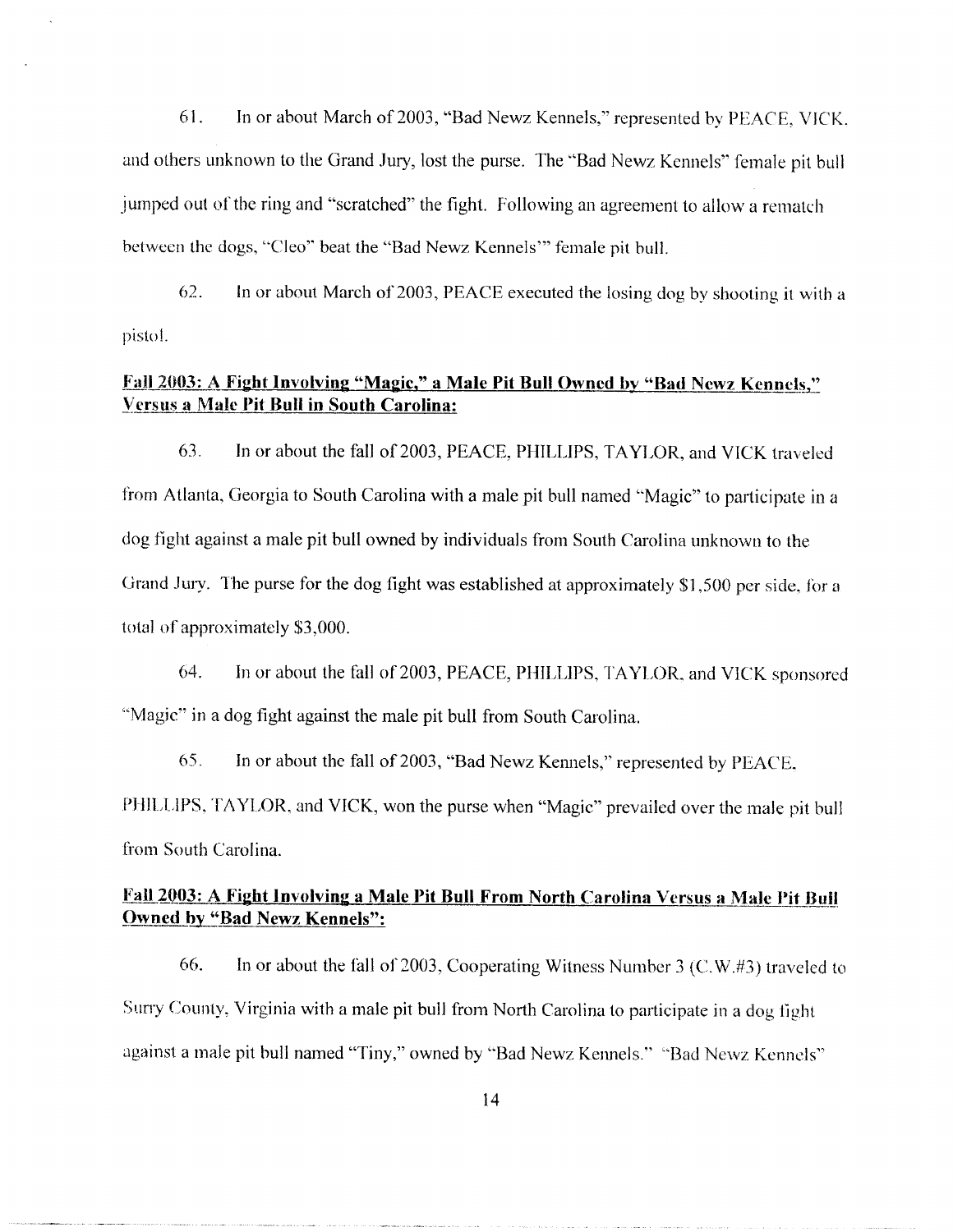hosted the dog fight at 1915 Moonlight Road and established the purse at approximately \$3,500 per side, for a total of approximately \$7,000. In or about the fall of 2003, PEACE, PHILLIPS, TAYLOR, and VICK sponsored the fall of 2003, Peace of 2003, Peace of 2003, Peace of 2003, Peace of 2003, Peace of 2003, Peace of 2003, Peace of 2003, Peace of 2003, Peace of 2

67. In or about the fall of 2003, an individual unknown to the Grand Jury met  $C.W. #3$ and led him and others accompanying C.W.#3 to 1915 Moonlight Road, Smithfield, Virginia.

68. "Tiny" in a fight against the male pit bull sponsored by C.W.#3. During the fight, C.W.#3 was criticized by a person unknown to the Grand Jury from "Bad Newz Kennels" for C.W.#3's having yelled out VICK's name in front of the crowd during the dog fight. In or about the fall of 2003, an individual unknown to the Grand Jury met and led him and others accompanying C.W.#3 to 1915 Moonlight Road, Smithfield, Virg and led him and others accompanying C.W.#3 to 1915 Moonlight Ro

69. PHILLIPS, TAYLOR, and VICK, won the purse when "Tiny" prevailed over the male pit bull owned by  $C.W. #3.$ 

70. In or about the fall of 2003, PEACE told C.W.#3 that he would give him a rematch in the future.

# Late 2003: A Fight Involving "Trouble," a Female Pit Bull Owned by an Individual from North Carolina, Versus a Pit Bull Owned by "Bad Newz Kennels":

71 . In or about late 2003, Cooperating Witness Number 4 (C.W.#4) traveled to Surry County, Virginia with a female pit bull named "Trouble," a dog that originally came from Florida, to participate in a dog fight against a female pit bull owned by "Bad Newz Kennels ." "Bad Ncwz Kennels" hosted the dog fight at 1915 Moonlight Road and established the purse at approximately \$7,000 per side, for a total of approximately \$14,000.

72. In or about late 2003, an individual unknown to the Grand Jury met C.W.#4 and led him and others accompanying C.W.#4 to 1915 Moonlight Road, Smithfield, Virginia.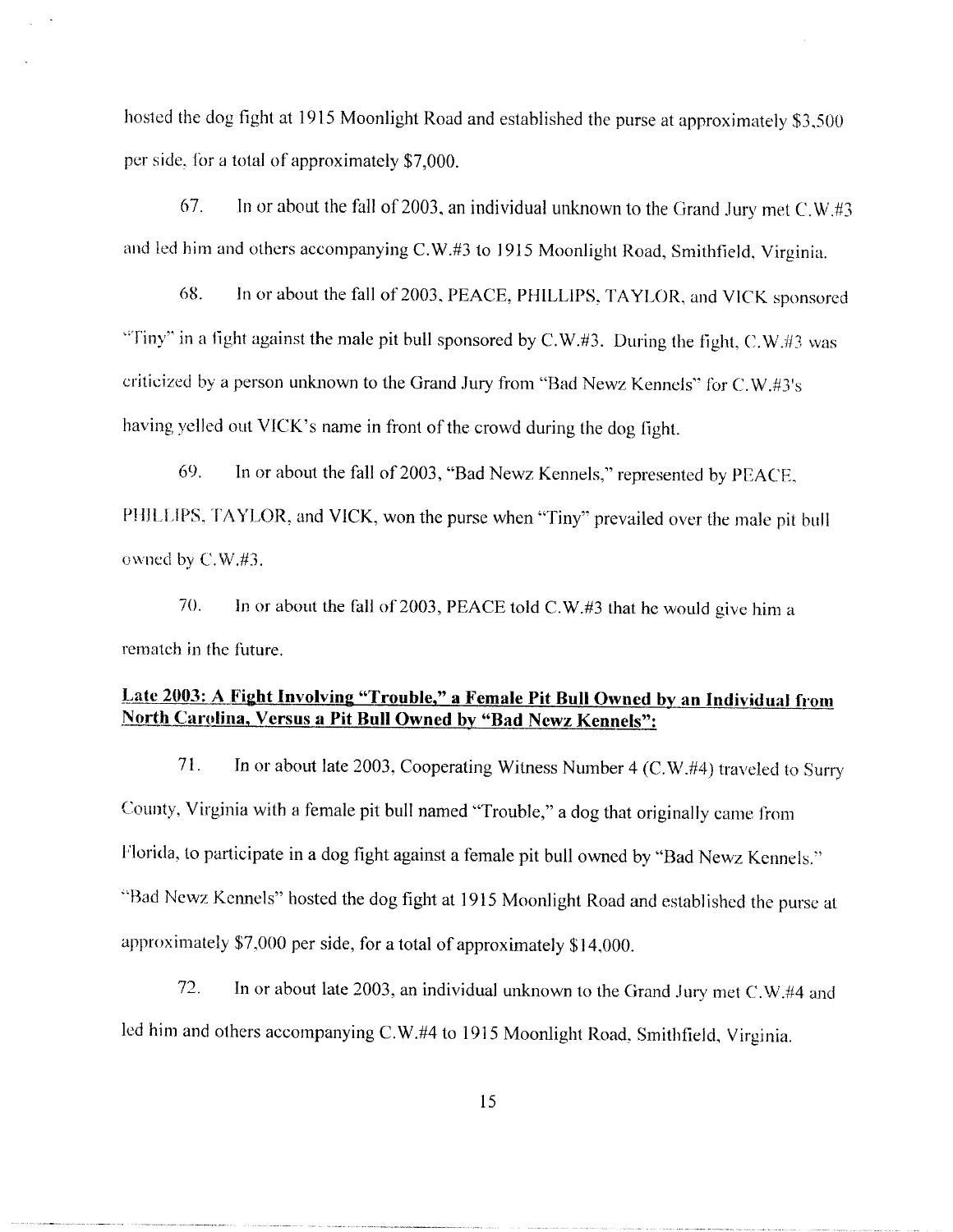73 . In or about late 2003, PEACE placed a side-bet with C.W.#4 of approximately \$4,000 on the "Bad Newz Kennel" dog to win the fight. 13. In or about late 2003, PEACE placed a side-bet with C.W.#4 of approximately<br>
14. In or about late 2003, PEACE, VICK, and other individuals unknown to the<br>
14. In or about late 2003, PEACE, VICK, and other individuals u

74. In or about late 2003, PEACE, VICK, and other individuals unknown to the Grand Jury sponsored a female pit bull in a fight against the female pit hull named "Trouble .''

75. others unknown to the Grand Jury, lost the purse when "Trouble" prevailed over the "Bad Newz Kennels" pit bull.

76. In or about late 2003, VICK paid C.W.#4 the purse money of approximately \$7,000 and approximately \$4,000 for the side-bet entered by PEACE.

### Early 2004: A Fight Involving "Too Short," a Male Pit Bull Owned by "Bad Newz Kennels," Versus a Pit Bull from Maryland:

77 . In or about the early 2004, individuals unknown to the Grand Jury traveled from Maryland to Virginia with a male pit bull to participate in a dog fight against a male pit bull named "Too Short" owned by "'Bad Newz Kennels ." "Bad Newz Kennels" hosted the dog fight at 1915 Moonlight Road and established the purse was at approximately 3,000 per side, for a total of approximately \$6,000.

78 . In or about early 2004, PEACE, PHILLIPS, TAYLOR, and VICK sponsored "Too Short" in a dog fight against the male pit bull from Maryland.

79. In or about early 2004, "Bad Newz Kennels," represented by PEACE, PHILLIPS . TAYLOR, and VICK, won the purse when "Too Short" prevailed over the male pit bull from Maryland,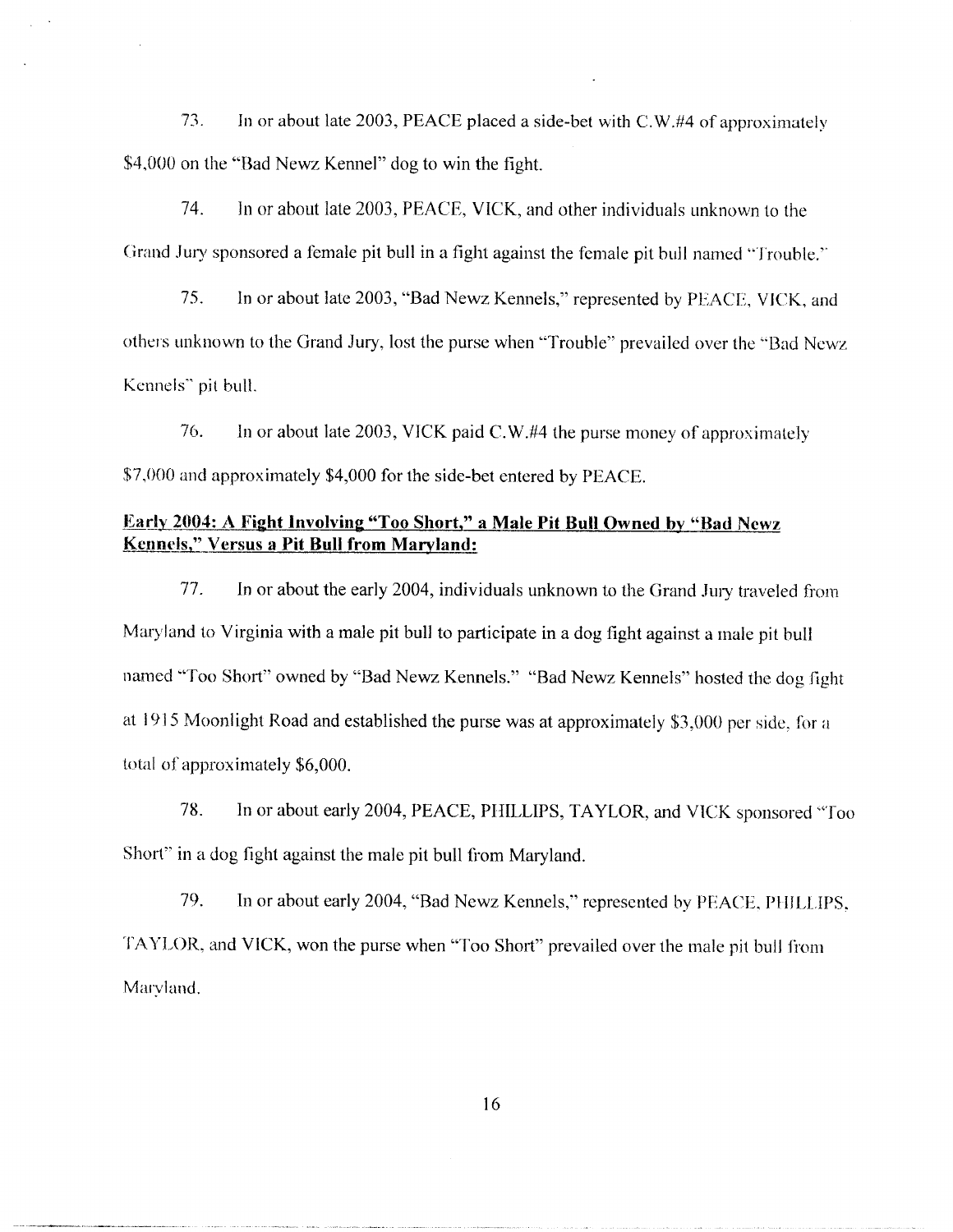# 2004-2005 : "Bad Newz Kennels" Continues Hosting Dog Fights at 1915 Moonlight Road, Smithfield, Virginia:

80. From in or about late 2004 through 2005 at various times, the exact dates being unknown to the Grand Jury, PEACE, PHILLIPS, VICK, and others known and unknown to the Grand Jury continued operation of the animal fighting venture at 1915 Moonlight Road and hosted approximately 10 dog fights on the property. Many of these fights were held on the second floor of a shed on the property. Participants in these fights came from various places, including New York, Texas, and North Carolina. **2004-2005: "Bad Newz Kennets" Continues Hosting Dog Fights at 1915 Moonlight Road Smithfield, Virginia:**<br>
80. From in or about late 2004 through 2005 at various times, the exact dates bein unknown to the Grand Jury, PEAC

### Early 2007: "Bad Newz Kennels" Dog Fighting Operation Continues at 1915 Moonlight Road, Smithfield, Virginia :

81. In or about early 2007, the exact dates being unknown to the Grand Jury, PEACE, PHILLIPS, VICK, and others known and unknown to the Grand Jury continued operation of the animal fighting venture at 1915 Moonlight Road.

82. unknown to the Grand Jury "rolled" or "tested" additional "Bad Newz Kennels" dogs by putting the dogs through fighting sessions at 1915 Moonlight Road to determine which animals were good fighters.

83. In or about April 2007, PEACE, PHILLIPS, and VICK executed approximately 8 dogs that did not perform well in "testing" sessions at 1915 Moonlight Road by various methods, including hanging, drowning, and slamming at least one dog's body to the ground.

84. On or about April 25, 2007, PEACE, PHILLIPS, and VICK possessed various items associated with the continued operation of the dog fighting operation at 1915 Moonlight Road, including the sheds and kennels associated with housing the fighting dogs and hosting dog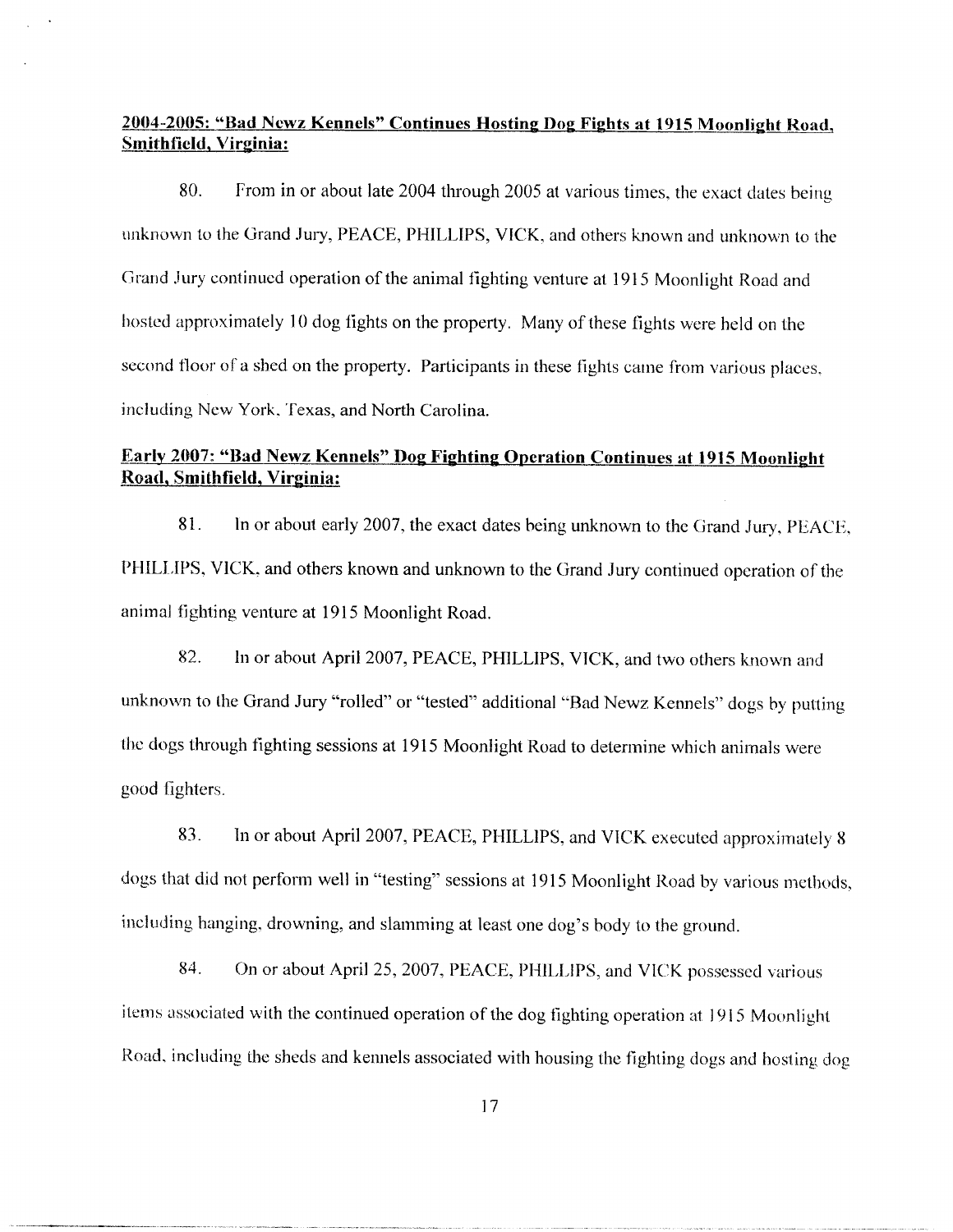fights; approximately 54 American Pit Bull Terriers, some of which had scars and injuries appearing to be related to dog fighting; a "rape stand," a device in which a female dog who is too aggressive to submit to males for breeding is strapped down with her head held in place by a restraint; a "break" or "parting" stick used to pry open fighting dogs' mouths during fights; treadmills and "slat mills" used to condition fighting dogs; and other items.

(In violation of Title 18, United States Code, Section 371).

#### Forfeiture Allegation

Pursuant to Rule  $32.2(a)$  Fed. R. Crim. P., the defendants are hereby notified that, if convicted of the offense charged in Count One, the defendants shall forfeit to the United States their interest in any property constituting, or derived from, proceeds obtained directly or indirectly as the result of such violation, including any assets which may be directly forfeitable as proceeds or subject to forfeiture as a substitute asset .

(In accordance with Title 18, United States Code, Section  $981(a)(1)(C)$ , as incorporated by 28 U.S.C.  $\S 2461(c)$ .)